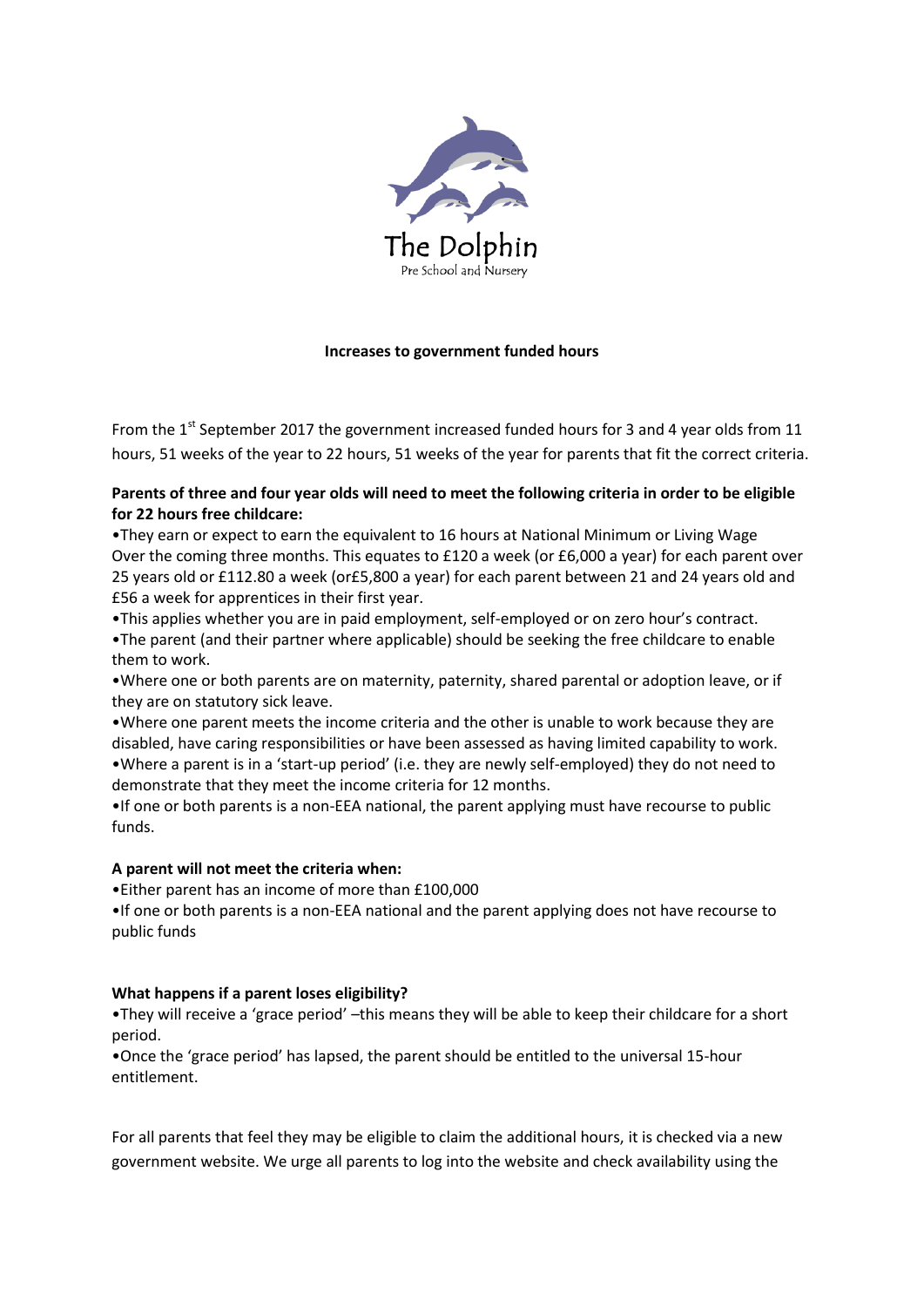websit[e www.childcarechoices.gov.uk.](http://www.childcarechoices.gov.uk/) The checks are made against an actual income according to HMRC. If accepted a code will be issued to parents which will need to be presented to us along with a declaration form for verification with Devon county council. It is then parent's responsibility to reconfirm every 3-4 months that their circumstances haven't changed. Should a parents situation change they will be given a short grace period as explained above before losing their additional entitlement.

Childcare providers are not required to accept additional hours, however here at Dolphin we want to support our parents to reduce the cost of childcare and work alongside the children for more hours to further their knowledge, skills and fun time with us. However as in many cases there is a BUT, the hourly rates being offered by the government are 52p an hour less than our hourly rate putting us in a position where our staff costs aren't justified for all the hard work they put into playing, planning, observing and assessing the children. We will be bringing in a charge for parents claiming funded hours to allow our hard working staff the necessary wage and will continue to provide snacks, crafts, sun cream, outings and much more to justify this charge.

## **This charge will consist of:**

- £5 per week for children accessing the 11 hours funding.
- £10 per week for parents eligible to claim the extended 22 hours funding.

We hope you all agree that this small charge when considered alongside the additional funded hours will still mean a significant reduction in weekly fees for parents and will still enable parents to return to work or increase their working days. These charges have been made to ensure we are in the position where we can offer the extended hours without putting our business at risk. The shortfall is worked out to ensure we maintain our operating levels and allows us to continuously improve the environment and resources which in turn generates better outcomes for the children.

### **Important message**

It is important to note that all 3 and 4 year olds and eligible 2 years olds will still be entitled to the 'universal' 11 hours funding a week, 51 weeks of the year.